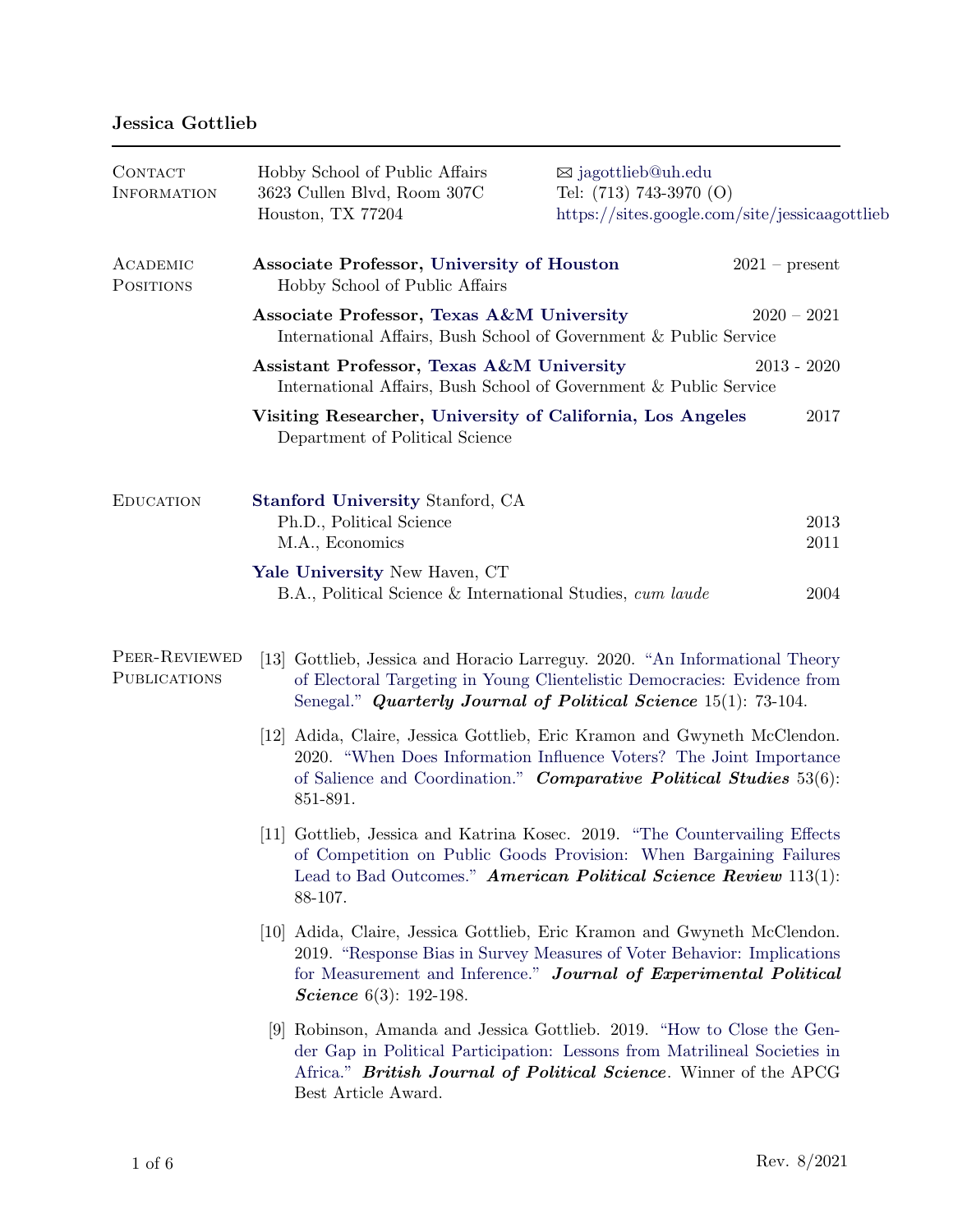- [8] Dunning, Thad et al. 2019. ["Voter information campaigns and political](https://doi.org/10.1126/sciadv.aaw2612) [accountability: Cumulative findings from a pre-registered meta-analysis of](https://doi.org/10.1126/sciadv.aaw2612) [coordinated trials."](https://doi.org/10.1126/sciadv.aaw2612) **Science Advances**  $5(7)$ : eaaw2612.
- [7] Gottlieb, Jessica, Guy Grossman, Horacio Larreguy and Benjamin Marx. 2019. ["The Effect of Administrative Unit Creation on Electoral Behavior:](https://doi.org/10.1086/701833) [Evidence from Senegal."](https://doi.org/10.1086/701833) **Journal of Politics** 81(2): 631-647.
- [6] Gottlieb, Jessica, Guy Grossman and Amanda Robinson. 2018. ["Do Men](https://doi.org/10.1017/S0007123416000053) [and Women Have Different Policy Preferences in Africa? Determinants](https://doi.org/10.1017/S0007123416000053) [and Implications of Gender Gaps in Policy Prioritization."](https://doi.org/10.1017/S0007123416000053) **British Jour**nal of Political Science 48(3): 611-636.
- [5] Adida, Claire, Jessica Gottlieb, Eric Kramon and Gwyneth McClendon. 2017. ["Reducing or Reinforcing Coethnic Preferences? An Experiment](http://dx.doi.org/10.1561/100.00017018) [on Information and Coethnic Voting."](http://dx.doi.org/10.1561/100.00017018) Quarterly Journal of Political Science 12(4): 437-477. Winner of the APCG Best Article Award.
- [4] Gottlieb, Jessica. 2017. ["Explaining Variation in Broker Strategies: A](https://doi.org/10.1177/0010414017695336) [Lab-in-the-Field Experiment in Senegal."](https://doi.org/10.1177/0010414017695336) Comparative Political Studies  $50(11)$ : 1556-1592.
- [3] Gottlieb, Jessica. 2016. ["Greater Expectations? A Field Experiment](https://doi.org/10.1111/ajps.12186) [to Improve Accountability in Mali."](https://doi.org/10.1111/ajps.12186) American Journal of Political *Science* 60(1): 143-157.
- [2] Gottlieb, Jessica. 2016. ["Why Might Information Exacerbate the Gender](https://doi.org/10.1016/j.worlddev.2016.05.010) [Gap in in Civic Participation? Evidence from Mali."](https://doi.org/10.1016/j.worlddev.2016.05.010) World Development 86: 95-110.
- [1] Gottlieb, Jessica. 2015. ["The Logic of Party Collusion in a Democracy:]( https://doi.org/10.1017/S004388711400032X) [Evidence from Mali."]( https://doi.org/10.1017/S004388711400032X) World Politics  $67(1)$ : 1-36.
- BOOK CHAPTERS [2] Adida, Claire, Jessica Gottlieb, Eric Kramon and Gwyneth McClendon. 2019. "Under What Conditions Does Performance Information Influence Voting Behavior? Lessons from Benin." In *Information*, *Accountability* [and Cumulative Learning: Lessons from Metaketa I](https://doi.org/10.1017/9781108381390). Dunning, T., G. Grossman, M. Humphreys, S. Hyde, and C. McIntosh (editors). Cambridge University Press. (see [EGAP Metaketa I\)](http://egap.org/metaketa/metaketa-information-and-accountability).
	- [1] Gottlieb, Jessica. 2016. "Common Knowledge and Voter Coordination: Experimental Evidence from Mali." In [Voting Experiments](https://www.springer.com/us/book/9783319405711), ed. Andr Blais, Jean-Franois Laslier, and Karine Van der Straeten. New York: Springer Press.
- **WORKING PAPERS** [8] Gottlieb, Jessica. 2021. "How Economic Informality Constrains Demand for Programmatic Policy." R&R at AJPS.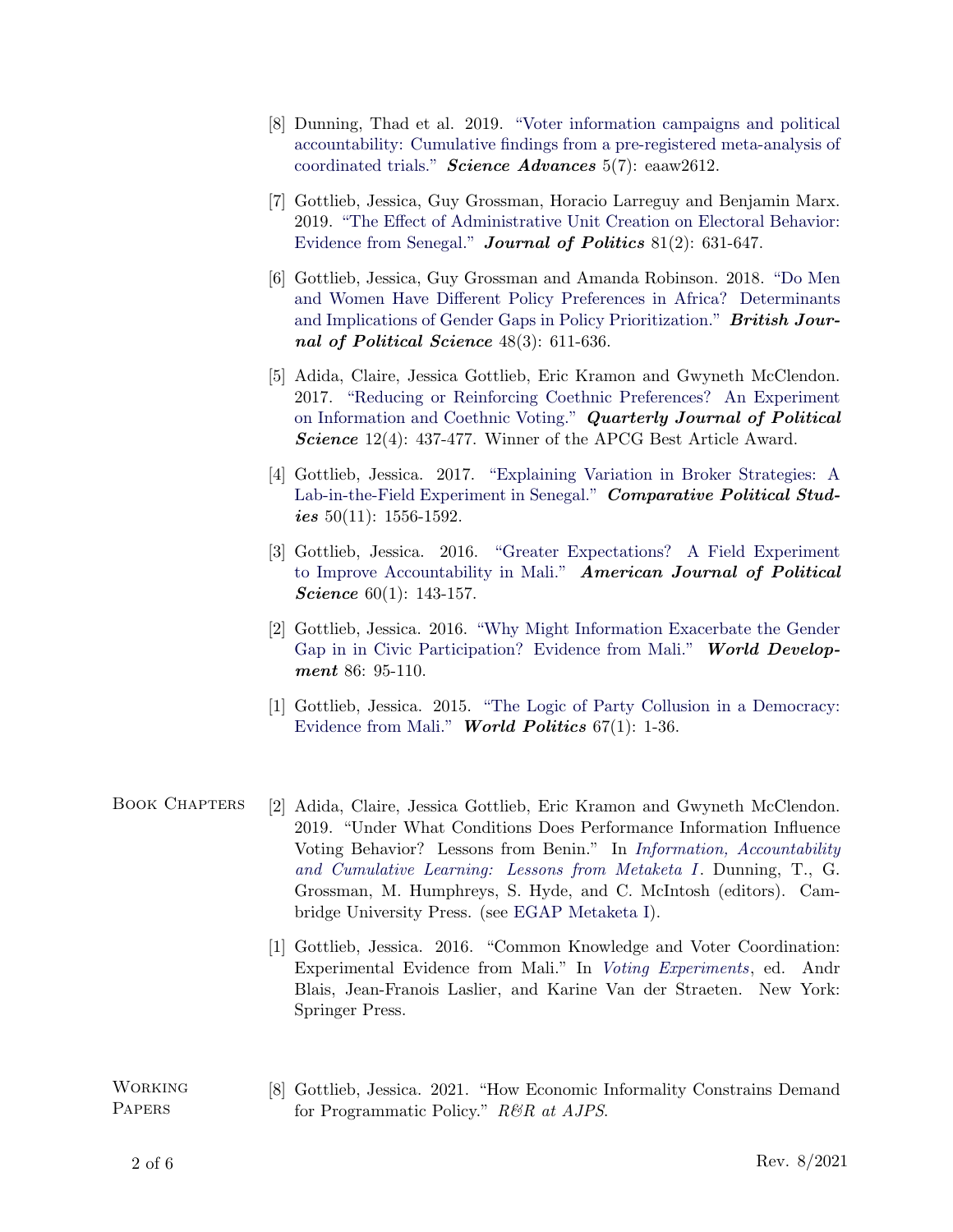- [7] Baron, Hannah, Robert Blair, Danny Choi, Laura Gamboa, Jessica Gottlieb, Amanda Robinson, Steven Rosenzweig, Megan Turnbull, and Emily West. 2021. "Can Americans Depolarize? Assessing the Effects of Reciprocal Group Reflection on Partisan Polarization." Under Review.
- [6] Gottlieb, Jessica and Florian Hollenbach. 2021. "When the Social Contract Breaks: Fiscal Capacity Moderates the Link between Taxation and Voting." Under Review.
- [5] Gottlieb, Jessica, Adrienne Lebas and Janica Magat. 2021. "Can Social Intermediaries Build the State? Evidence from an Experiment in Lagos, Nigeria." Part of EGAP's [Metaketa II: Taxation.](http://egap.org/metaketa/metaketa-ii-taxation) Under Review.
- [4] Gottlieb, Jessica. 2020. "The Decline of Collective Clientelism in the City: Theory and Evidence from Senegal." Under Review.
- [3] Gottlieb, Jessica, Florian M. Hollenbach, and Thiago Moreira. 2020. "Fiscal Capacity, Preferences over Taxation, and Distributional Consequences."
- [2] Gottlieb, Jessica, Adrienne Lebas, and Janica Magat. 2020. "Resilience and Risk in the Informal Sector: Responses to Economic and Security Risks of COVID-19 in Lagos, Nigeria."
- [1] Gottlieb, Jessica. 2020. "Keeping the State Weak to Prevent Collective Claim-Making in Young Democracies."

## **OTHER PUBLICATIONS**

- [6] Gottlieb, Jessica and Adrienne Lebas. 2020. ["How the coronavirus pan](https://www.washingtonpost.com/politics/2020/09/18/megacities-pandemics-economic-crisis-is-fueling-ethnic-hatred/)[demic is fueling ethnic hatred."](https://www.washingtonpost.com/politics/2020/09/18/megacities-pandemics-economic-crisis-is-fueling-ethnic-hatred/) The Washington Post. September 18, 2020.
- [5] Baron, Hannah, Robert A. Blair, Jessica Gottlieb and Shelby Grossman. 2019. "Democratic Erosion in Comparative Perspective: Lessons from a Multi-University Consortium." CP: Newsletter of the Comparative Politics Organized Section of the American Political Science Association 29(1): 77- 84.
- [4] Gottlieb, Jessica and Katrina Kosec. 2019. ["Competitive elections are](https://theconversation.com/competitive-elections-are-good-for-democracy-just-not-every-democracy-106225) [good for democracy just not every democracy."](https://theconversation.com/competitive-elections-are-good-for-democracy-just-not-every-democracy-106225) The Conversation. January 3, 2019.
- [3] Gottlieb, Jessica. 2017. "Measuring and Interpreting the Gender Gap in Political Participation." [CP: Newsletter of the Comparative Politics Orga](http://comparativenewsletter.com/files/archived_newsletters/Newsletter_2017Sp.pdf)[nized Section of the American Political Science Association](http://comparativenewsletter.com/files/archived_newsletters/Newsletter_2017Sp.pdf) 27(1): 1-109.
- [2] Gottlieb, Jessica. 2013. ["Civic and Political Behavior in Mali: Constraints](http://doi.org/10.5334/sta.bd) [and Possibilities."](http://doi.org/10.5334/sta.bd) Stability: International Journal of Security Develop*ment*  $2(2)$ : 19, pp. 1-5.
- [1] Gottlieb, Jessica. 2012. ["Why Mali is making headlines \(and why we](http://themonkeycage.org/2012/06/why-mali-is-making-headlines-and-why-we-should-care/) [should care\)."](http://themonkeycage.org/2012/06/why-mali-is-making-headlines-and-why-we-should-care/) The Monkey Cage. June 6, 2012.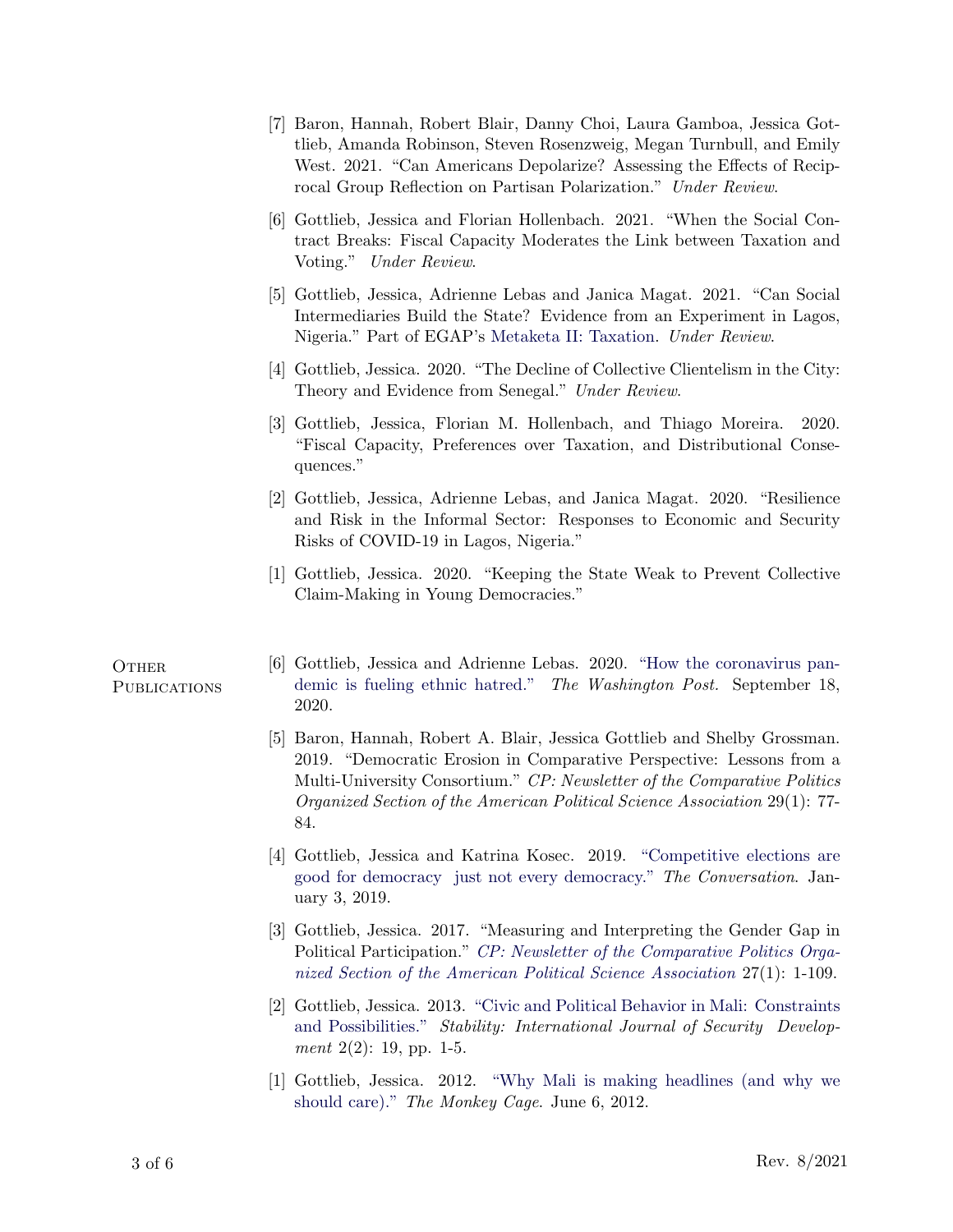| RESEARCH IN<br>PROGRESS   | When Will Civil Society Monitor the State? Evidence from Mali.<br>(with Jaimie Bleck and Katrina Kosec).                                                                                                                                                                                                                                                                                                                                                                                                                                                                                                                                                                                                                                                                                                                                                                                                                                                                                                                                                                                                                                                                                                                                                                                                                                                                                                                                                                                                                                                                                                                                                  |              |  |  |  |
|---------------------------|-----------------------------------------------------------------------------------------------------------------------------------------------------------------------------------------------------------------------------------------------------------------------------------------------------------------------------------------------------------------------------------------------------------------------------------------------------------------------------------------------------------------------------------------------------------------------------------------------------------------------------------------------------------------------------------------------------------------------------------------------------------------------------------------------------------------------------------------------------------------------------------------------------------------------------------------------------------------------------------------------------------------------------------------------------------------------------------------------------------------------------------------------------------------------------------------------------------------------------------------------------------------------------------------------------------------------------------------------------------------------------------------------------------------------------------------------------------------------------------------------------------------------------------------------------------------------------------------------------------------------------------------------------------|--------------|--|--|--|
|                           | Testing Strategies to Increase Tolerance across Polarized Lines.<br>(with Mallory Compton and Brittany Perry).<br>Vulnerability, Narratives, and Political Behavior.<br>(with Eric Dickson).                                                                                                                                                                                                                                                                                                                                                                                                                                                                                                                                                                                                                                                                                                                                                                                                                                                                                                                                                                                                                                                                                                                                                                                                                                                                                                                                                                                                                                                              |              |  |  |  |
|                           |                                                                                                                                                                                                                                                                                                                                                                                                                                                                                                                                                                                                                                                                                                                                                                                                                                                                                                                                                                                                                                                                                                                                                                                                                                                                                                                                                                                                                                                                                                                                                                                                                                                           |              |  |  |  |
|                           | Countering Misinformation and Polarization in Côte d'Ivoire.<br>(with Claire Adida and Richard Moussa).                                                                                                                                                                                                                                                                                                                                                                                                                                                                                                                                                                                                                                                                                                                                                                                                                                                                                                                                                                                                                                                                                                                                                                                                                                                                                                                                                                                                                                                                                                                                                   |              |  |  |  |
| <b>DATASETS</b>           | [1] Gottlieb, Jessica, et al. 2020. "Democratic Erosion Event Dataset v.4."<br>Democratic Erosion Project: A Cross-University Collaboration.                                                                                                                                                                                                                                                                                                                                                                                                                                                                                                                                                                                                                                                                                                                                                                                                                                                                                                                                                                                                                                                                                                                                                                                                                                                                                                                                                                                                                                                                                                              |              |  |  |  |
| RESEARCH<br><b>GRANTS</b> | T3: Texas A&M Triads for Transformation, \$30,000<br>2021<br>J-PAL Jobs & Opportunity Initiative, \$32,748<br>2020<br>Scowcroft Institute for Int'l Affairs, Texas A&M University, \$10,000<br>2020<br>Dean's Excellence Fund, Bush School, TAMU, \$5,000<br>2019<br>2019<br>J-PAL Governance Initiative, \$4,978<br>UK Department for International Development (DFID), \$219,539.17<br>2017<br>Scowcroft Institute for International Affairs, Texas A&M University, \$2,500 2017<br>2015<br>Conflict and Development Center, Texas A&M University, \$40,000<br>Bush School, College of Liberal Arts and Law School Deans grant, \$30,000 2015<br>2015<br>World Bank, Impact Evaluation Preparation Grant, \$25,000<br>IPA Peace & Recovery Program Seed Grant, \$7,500<br>2015<br>PESCA, Texas A&M University, \$9,990<br>2015<br>Conflict and Development Center, Texas A&M University, \$10,000<br>2015<br>UK Department for International Development EGAP, \$217,851<br>2014<br>Conflict and Development Center, Texas A&M University, \$30,400<br>2014<br>Scowcroft Institute for International Affairs, Texas A&M University, \$2,500 2014<br>PESCA, Texas A&M University, \$10,000<br>2013<br>Center for Effective Global Action (CEGA), UC Berkeley, \$5,000<br>2012<br>Diversity Dissertation Research Opportunity, Stanford University, \$4,975<br>2011<br>International Growth Centre & UK DFID, \$36,978<br>2010<br>Global Underdevelopment Action Fund, Stanford University, \$40,000<br>2010<br>NSF Doctoral Dissertation Improvement Grant, \$12,000<br>2010<br>Graduate Research Opportunity Fund, Stanford University, \$4,999<br>2010 |              |  |  |  |
| <b>AWARDS</b>             | African Politics Conference Group (APCG) Best Article Award<br>African Politics Conference Group (APCG) Best Article Award                                                                                                                                                                                                                                                                                                                                                                                                                                                                                                                                                                                                                                                                                                                                                                                                                                                                                                                                                                                                                                                                                                                                                                                                                                                                                                                                                                                                                                                                                                                                | 2020<br>2107 |  |  |  |
| <b>FELLOWSHIPS</b>        | Pre-doctoral Fellow, CDDRL, Stanford University<br>$2012 - 2013$<br>Interdisciplinary Graduate Fellowship, Stanford University<br>$2010 - 2013$                                                                                                                                                                                                                                                                                                                                                                                                                                                                                                                                                                                                                                                                                                                                                                                                                                                                                                                                                                                                                                                                                                                                                                                                                                                                                                                                                                                                                                                                                                           |              |  |  |  |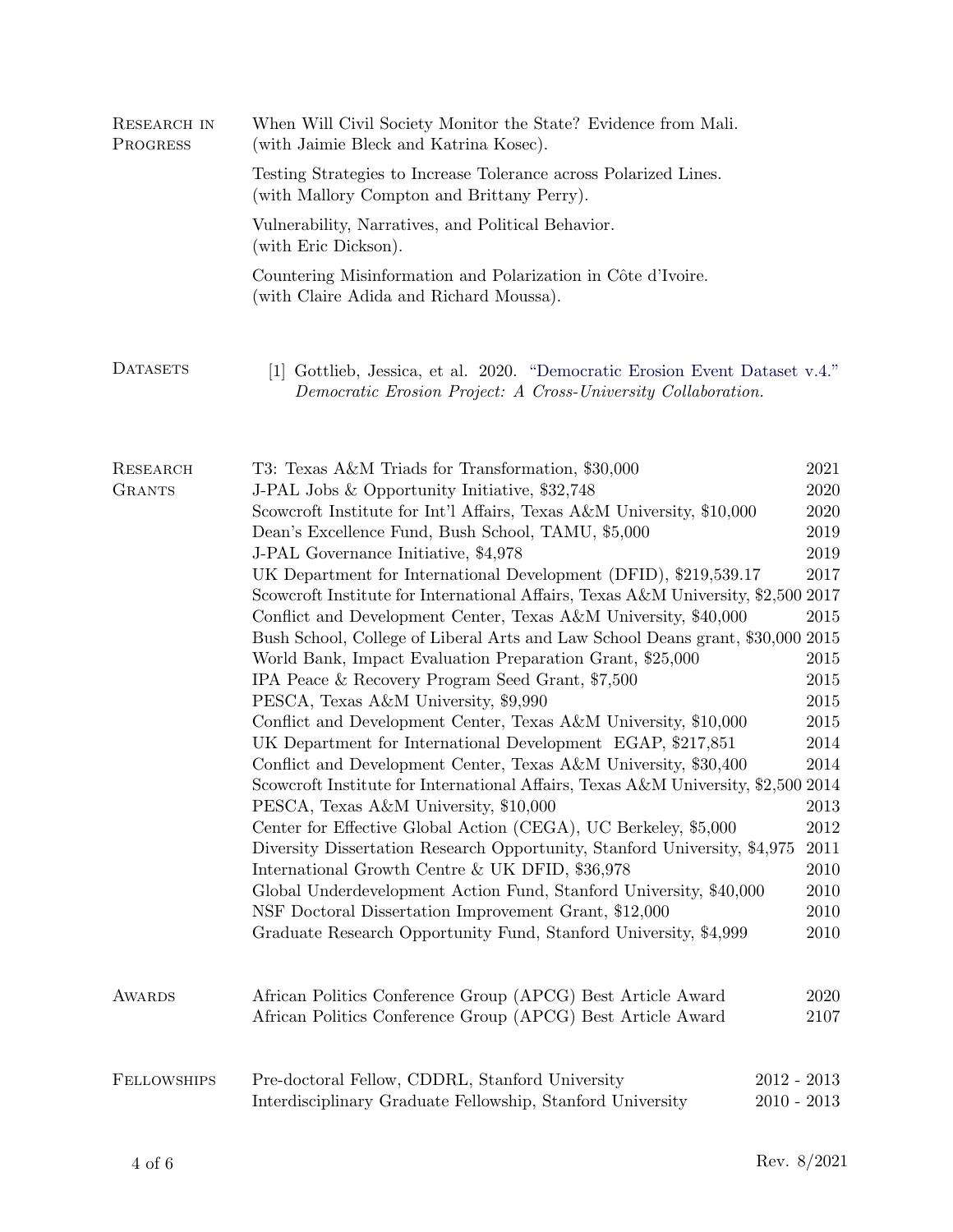| TEACHING<br><b>EXPERIENCE</b>  | Bush School of Government & Public Service, Texas A&M University<br>$\diamond$ Institutions and Development, 2014 - 2020<br>o Political Economy of Development in Africa, 2014 - 2021<br>$\circ$ Field Research Methods, 2014 - 2021<br>$\circ$ International Affairs Capstone, 2015 - 2021                                                                                                                                                                                                                                                                                                                                                                                                                                                                                                                                                                                                                                                                                                     |                                                                                                                              |  |  |
|--------------------------------|-------------------------------------------------------------------------------------------------------------------------------------------------------------------------------------------------------------------------------------------------------------------------------------------------------------------------------------------------------------------------------------------------------------------------------------------------------------------------------------------------------------------------------------------------------------------------------------------------------------------------------------------------------------------------------------------------------------------------------------------------------------------------------------------------------------------------------------------------------------------------------------------------------------------------------------------------------------------------------------------------|------------------------------------------------------------------------------------------------------------------------------|--|--|
| <b>INVITED TALKS</b>           | Stanford University, Department of Political Science<br>University of Gothenburg, Varieties of Democracy Institute<br>University of British Columbia, Vancouver School of Economics<br>Emory University, Department of Political Science<br>Ohio State University, Department of Political Science<br>University of California, Berkeley, Department of Political Science<br>University of Pennsylvania, Department of Political Science<br>McGill University, Department of Political Science<br>University of California, Los Angeles, Department of Political Science<br>Columbia University, Department of Political Science<br>World Bank, Development Impact Evaluation (DIME)<br>Washington University, Department of Political Science<br>London School of Economics and Political Science<br>University of Texas at Austin, Department of Political Science<br>World Bank's Annual Bank Conference on Development Economics<br>International Growth Centres Political Economy Workshop | 2020<br>2019<br>2019<br>2019<br>2019<br>2019<br>2019<br>2018<br>2017<br>2016<br>2015<br>2015<br>2015<br>2014<br>2012<br>2011 |  |  |
| PROFESSIONAL<br><b>SERVICE</b> | Evidence in Government and Politics (EGAP)<br>$\circ~$ Executive Board Director 2019 -<br>o Member 2013 -                                                                                                                                                                                                                                                                                                                                                                                                                                                                                                                                                                                                                                                                                                                                                                                                                                                                                       |                                                                                                                              |  |  |
|                                | Democratic Erosion Cross-University Collaborative<br>o Dataset Coordinator 2018 -<br>o Founding Member 2017 -                                                                                                                                                                                                                                                                                                                                                                                                                                                                                                                                                                                                                                                                                                                                                                                                                                                                                   |                                                                                                                              |  |  |
|                                | Reviewer<br>American Journal of Political Science, American Political Science Review,<br>British Journal of Political Science, Comparative Political Studies, Journal<br>of African Economies, Journal of Experimental Political Science, Journal<br>of Politics, Journal of Women, Politics and Policy, Political Behavior, Re-<br>search Politics, TESS: Time-sharing Experiments for the Social Sciences,<br>World Development, World Politics                                                                                                                                                                                                                                                                                                                                                                                                                                                                                                                                               |                                                                                                                              |  |  |
|                                | <b>Award Committees</b><br>o Chair, Best Article Award, African Politics Conference Group, 2021<br>o Africa Research Development Group at APSA, 2018<br>o Sage Paper Prize committee, APSA Comparative Politics section, 2018<br>o Best Dissertation Award Committee, APSA Experiments Section, 2017                                                                                                                                                                                                                                                                                                                                                                                                                                                                                                                                                                                                                                                                                            |                                                                                                                              |  |  |